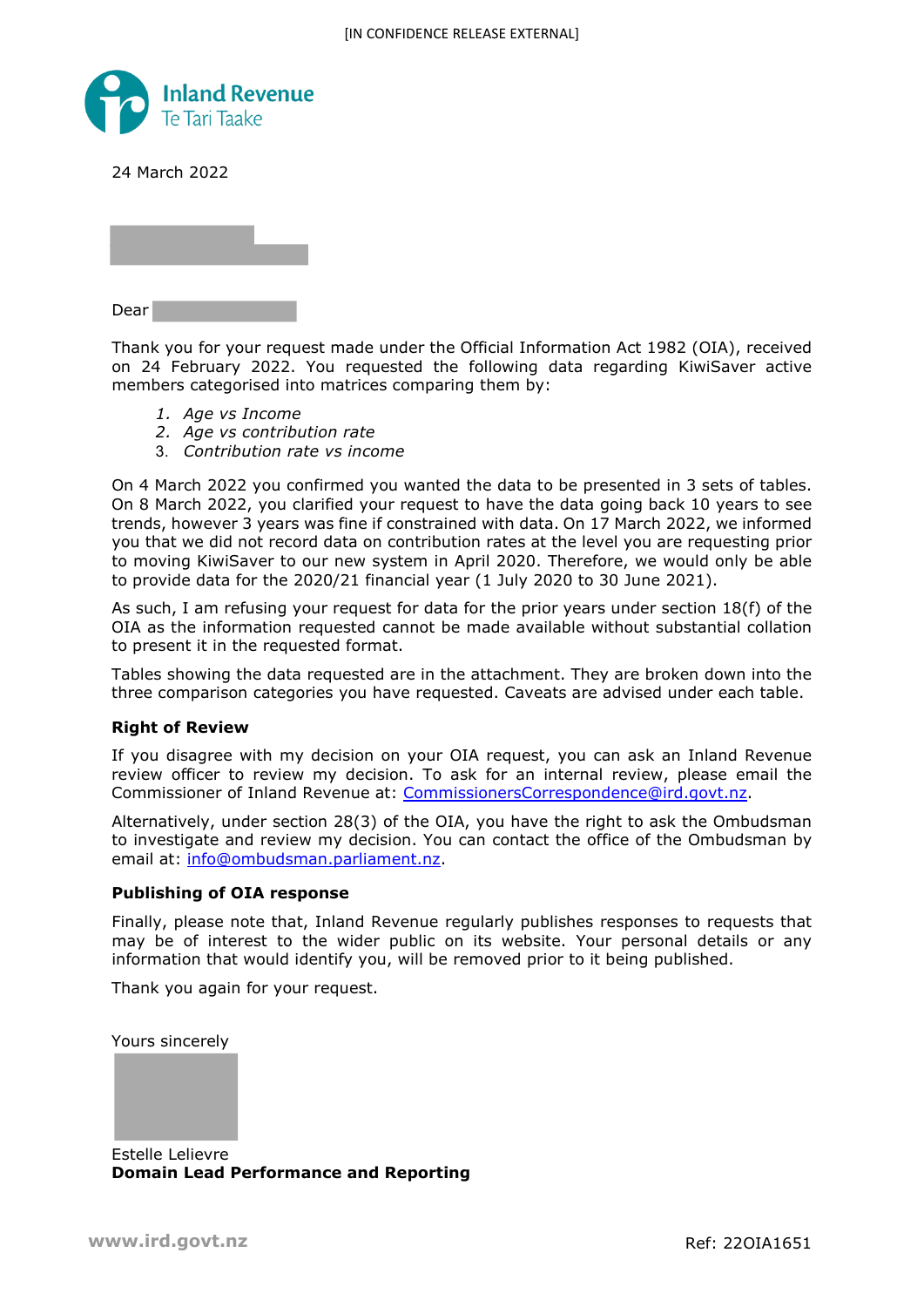[IN CONFIDENCE RELEASE EXTERNAL]

| Q:1 | Cross-sectional data on the relationship between age and income                  |
|-----|----------------------------------------------------------------------------------|
| Q:2 | Cross-sectional data on the relationship between age group and contribution rate |
| Q:3 | Cross-sectional data on the relationship between income and contribution rate    |

**CONTRACTOR**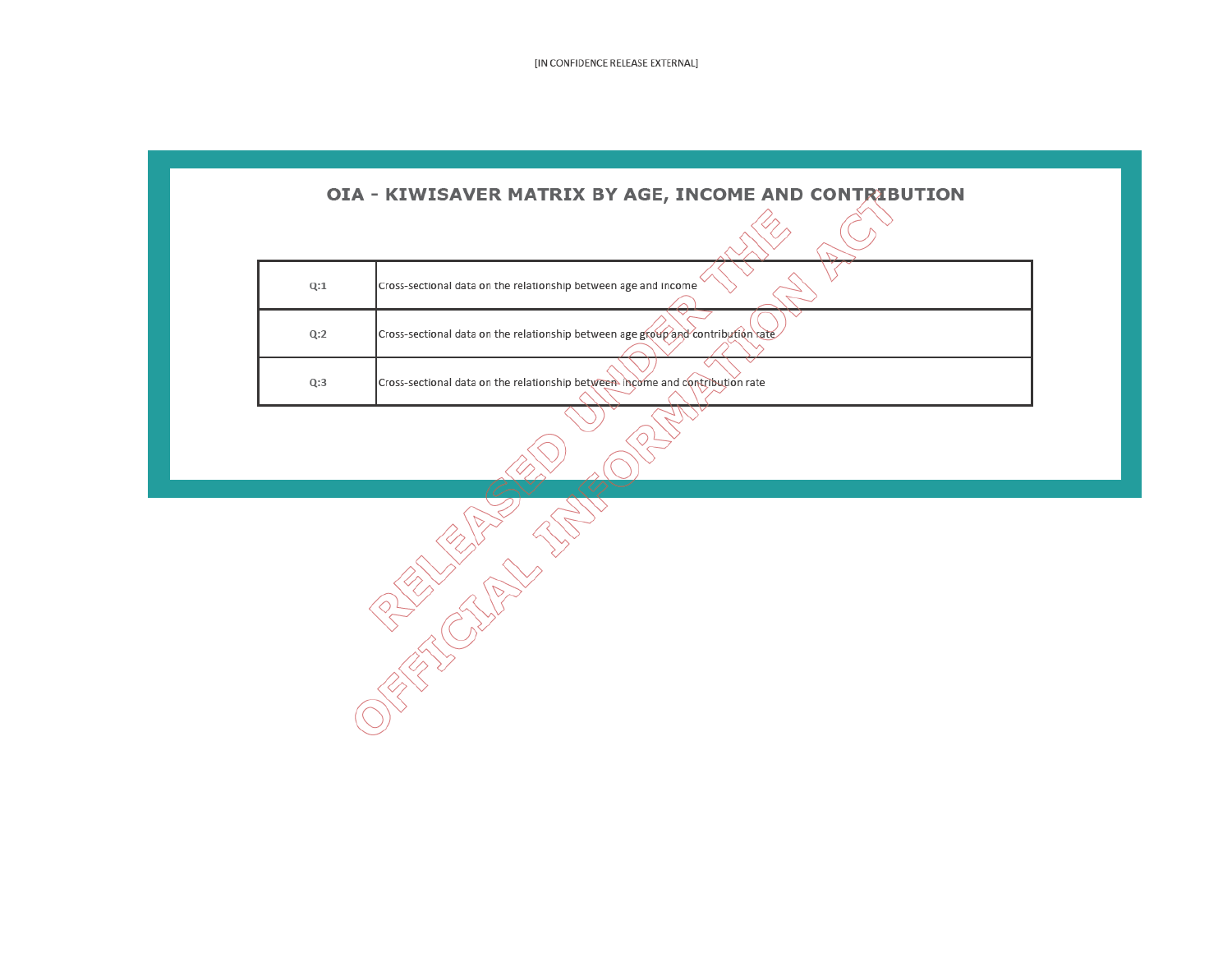R

### **Question & Answer**

### Q:01 - Cross-sectional data on the relationship between age group and income band

|                    |                |                        |                        |                        | <b>INCOME BAND</b>      |                      |            |                |                    |
|--------------------|----------------|------------------------|------------------------|------------------------|-------------------------|----------------------|------------|----------------|--------------------|
| <b>AGE GROUP</b>   | \$1 - \$20,000 | \$20,001 -<br>\$40,000 | \$40,001 -<br>\$60,000 | \$60,001 -<br>\$70,000 | \$80,001 -<br>\$100,000 | 500,001<br>\$120,000 | \$120,001+ | No Income Info | <b>Grand Total</b> |
| Age_00_24          | 377,306        | 88,924                 | 54,813                 | 9,512                  | 1,024                   | 186                  | 152        | 112,476        | 644,393            |
| Age_25_34          | 211,344        | 121,828                | 152,705                | 99,319                 | 39,631                  | 14,020               | 10,981     | 42,376         | 692,204            |
| Age_35_44          | 167,049        | 81,194                 | 96,054                 | 82,086                 | 51,991                  | 26,219               | 38,955     | 34,064         | 577,612            |
| Age_45_54          | 141,506        | 71,285                 | 94,654                 | 80,426                 | 52,126                  | 26,556               | 50,255     | 20,565         | 537,373            |
| Age_55_64          | 146,394        | 64,067                 | 87,778                 | 68,849                 | 41,477                  | 20,107               | 35,555     | 12,572         | 476,799            |
| Age_65_plus        | 43,213         | 59,700                 | 27,365                 | 22,037                 | 13,787                  | 7,358                | 10,516     | 2,468          | 186,444            |
| No age info        | 3,482          | 1,222                  | 1,822                  | 1,322                  | 782                     | 517                  | 627        | 328            | 10,102             |
| <b>GRAND TOTAL</b> | 1,090,294      | 488,220                | 515,191                | 363,551                | 200,818                 | 94,963               | 147,041    | 224,849        | 3,124,927          |

#### Note:

 $\tilde{\mathbf{v}}$ 

- Data for the age is based on the date of birth as of the 30  $\frac{\sqrt{2}}{2}$  2021.
- Income is based on the members income between PARM 2019 to 31 Morch 2020.
- Age group 00\_17 has been merged with age group 18\_24 (as prerwise some cells showed results for 10 or fewer members.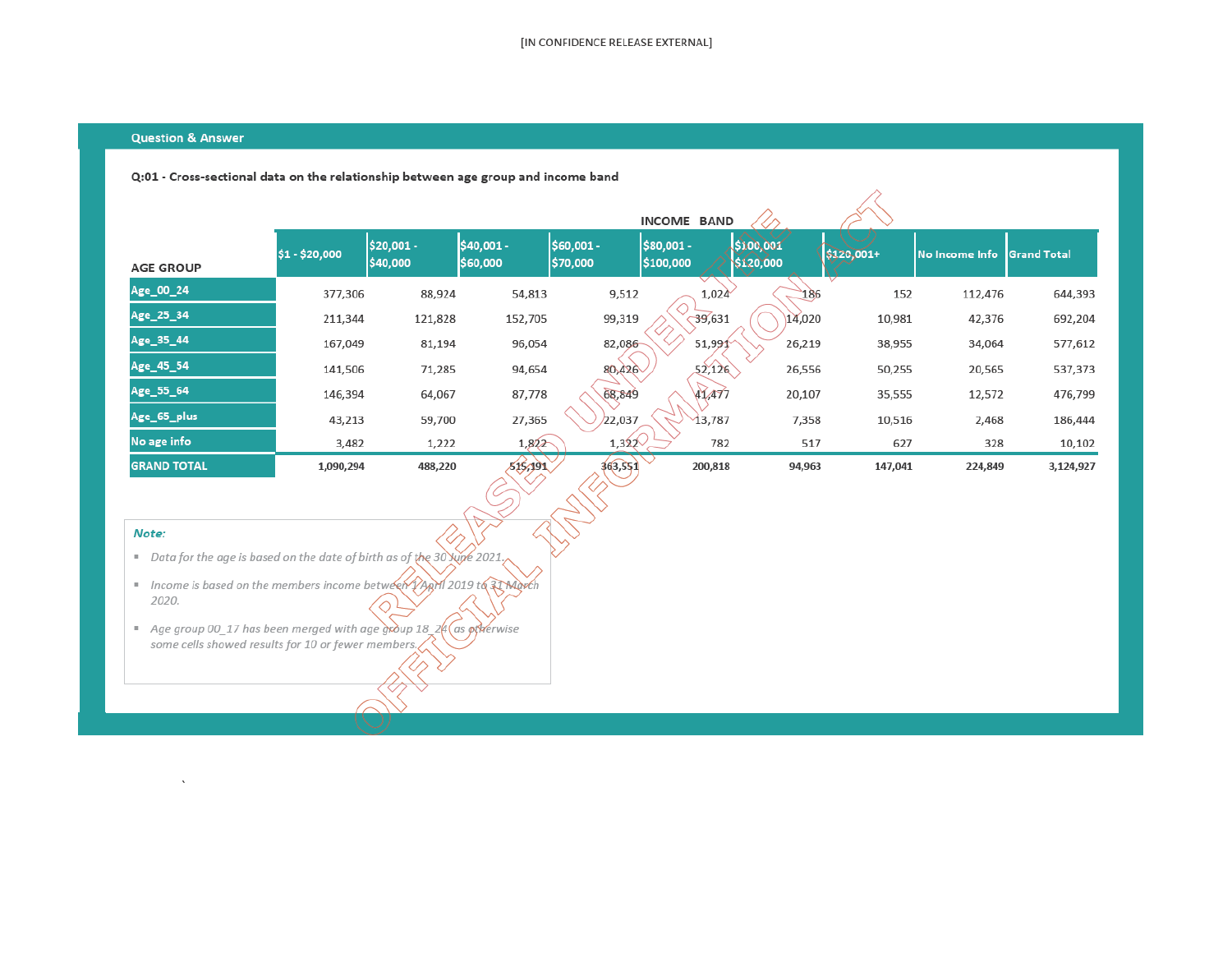### **Question & Answer**

### Q:02 - Cross-sectional data on the relationship between age group and contribution rate

| <b>AGE GROUP</b>      | 3%        | 4%      | 6%     | 8%                          | 10%    | No contribution from<br>PAYE in June 2021 * | <b>Grand Total</b> |
|-----------------------|-----------|---------|--------|-----------------------------|--------|---------------------------------------------|--------------------|
| Age_00_17             | 12,293    | 1,711   | 689    | $\lambda$ <sub>1</sub> ,201 | 1,149  | 238,485                                     | 255,528            |
| Age_18_24             | 145,811   | 37,213  | 14,832 | 22,505                      | 13,746 | 154,758                                     | 388,865            |
| Age_25_34             | 257,604   | 70,097  | 16,885 | 26,993                      | 12,789 | 307,836                                     | 692,204            |
| Age_35_44             | 231,078   | 66,747  | 11,119 | 17,165                      | 7,579  | 243,924                                     | 577,612            |
| Age_45_54             | 207,551   | 79,876  | 13,811 | 26,467                      | 11,920 | 197,748                                     | 537,373            |
| Age_55_64             | 135,703   | 70,880  | 12,277 | 36,296                      | 21,202 | 200,441                                     | 476,799            |
| Age_65_plus           | 21,160    | 15,375  | 1,464  | 9,993                       | 5,821  | 132,631                                     | 186,444            |
| <b>No information</b> | 3,310     | 1,169   | 229    | 426                         | 243    | 4,725                                       | 10,102             |
| <b>Grand Total</b>    | 1,014,510 | 343,068 | 74,806 | 141,046                     | 74,449 | 1,480,548                                   | 3,124,927          |

### Note:

■ Data for the age is based on the date of birth as of the 30 une 2021.

Contribution rate is calculated from that member Simal poviday in June 2022. If the<br>member did not contribute via PAYE in June 2021 they will appear as not<br>contribution in this table, even if they contributed in other mont PAYE system.